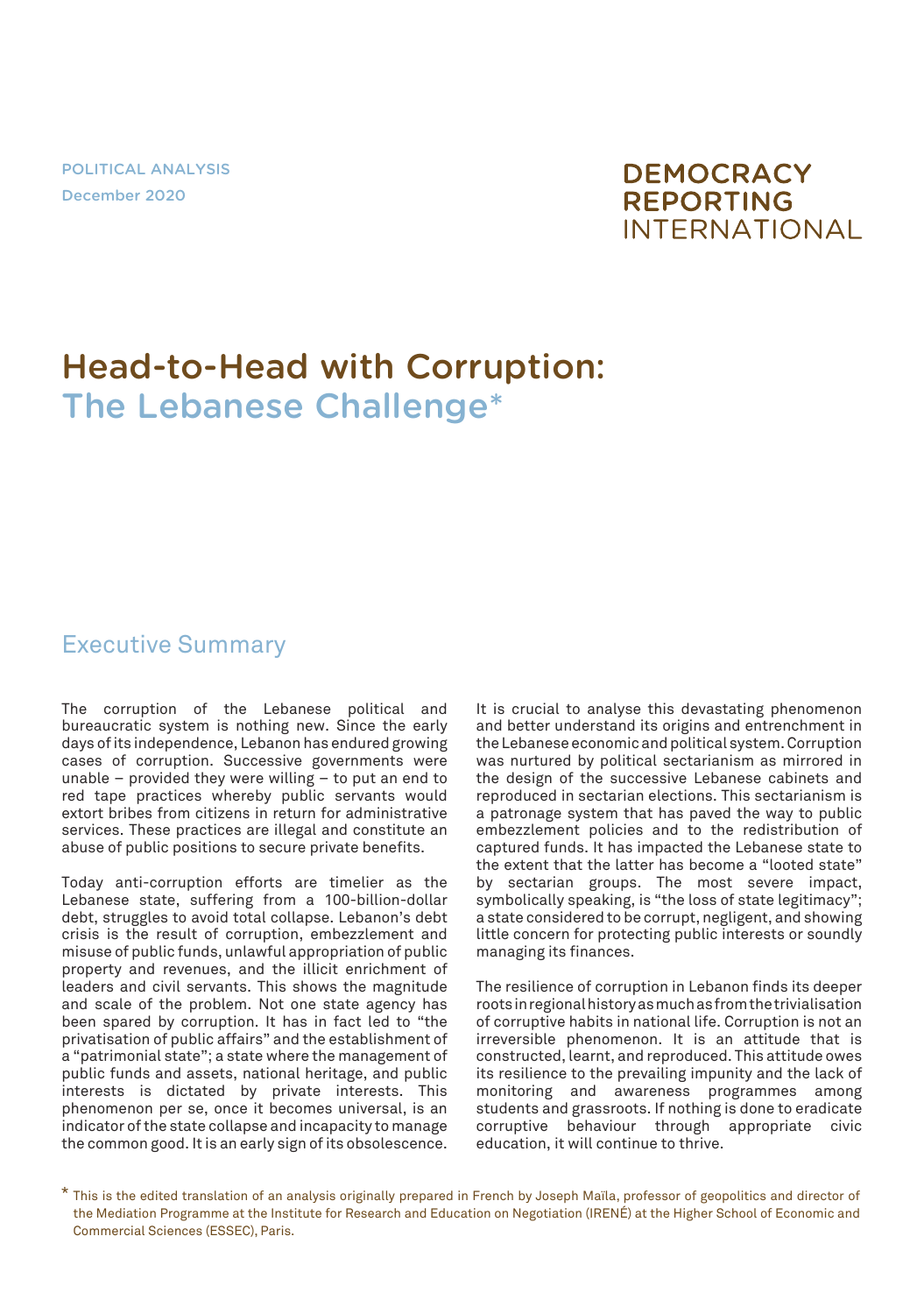However, the demise of corruption requires a system that teaches civic values, care for common good and transparency in the accounts and practices of both the state and the private sector.

To this end, reform in Lebanon is a requirement on at least three levels.

With regards to political accountability, elections held on the grounds of a new electoral law and facilitating the transition to a non-sectarian and civil political system will loosen the sectarian grip over public institutions. This law should also allow citizens to vote in their constituency of residence rather than at the place of registration of their family's civil status. Lebanese citizens would be better enabled to claim and control the improvement of their living conditions in the places where they live and exercise their profession instead of perpetuating traditional allegiances to clan and family solidarity. This law would also reduce the voting age to 18 and ensure adequate female representation so that women, young people, and marginalised groups, can be integrated into the process. A wider administrative decentralisation will allow citizens to participate in the development of their region and, ultimately, to better monitor and control public spending.

From a legal and administrative standpoint, it is vital to accelerate the appointment of members of the National Anti-Corruption Commission and to implement the National Anti-Corruption Strategy adopted on 12 May 2020. It is vital, as well, to enforce and strengthen the laws on illicit enrichment, and to enact a new law for awarding public contracts with better transparency, control, and unified regulations. For this to happen and to be enforced, the financial expertise within the Lebanese judiciary needs to be reinforced and judges should be trained to investigate corruption files; this is part of a long-awaited reform of the judiciary. The latter must use all the means offered by international law to track down the fraudulent evasion of illicitly constituted funds and recover stolen assets and ill-gotten gains.

In terms of civic culture, it is urgently needed to change mentalities and promote a culture of responsible citizenship to overcome the indifferent or nearly tolerant attitude towards corruption that prevails today. This will require awareness raising at schools and higher education institutions, and an extensive information and sensitisation campaign about the values of citizenship and the consequences of corrupt practices. It will be necessary to involve all civil society actors, in particular the youth and women associations, supporting them to lead the way for the emergence of a new civic engagement.



#### Lebanese Legislation on Combating Corruption Since 2015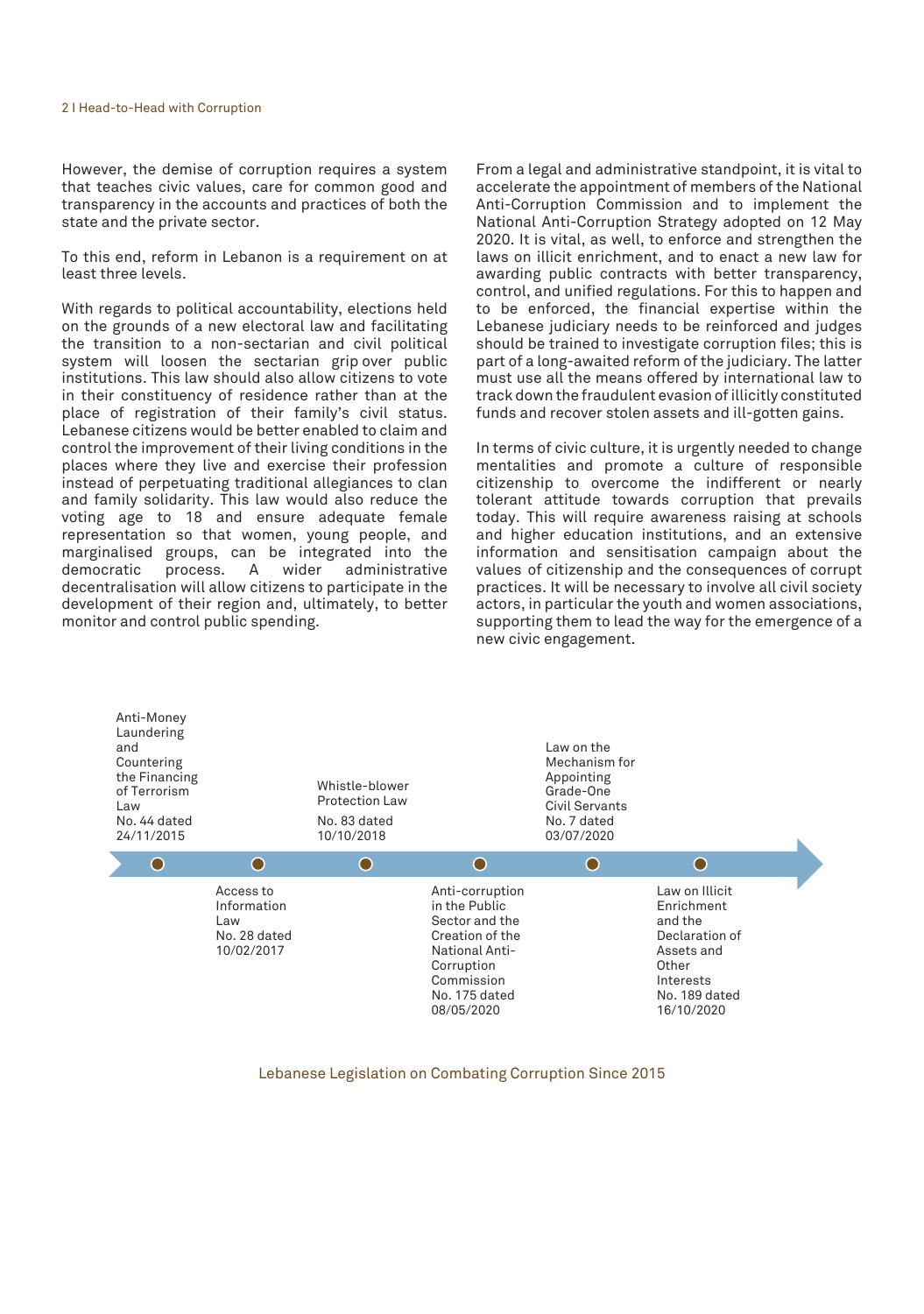#### Introduction

Corruption in Lebanon governs all sectors of society. At the level of public administrations as in the latter's relations with citizens, prevails a somehow mutually agreed upon system intended to facilitate administrative procedures, secure participation in public tenders and the exoneration from taxes. This system stems more from fraud and venality than from the respect of laws and legal procedures. At the top of the pyramid, politico-financial groups are splitting the wins of fraudulent contracts to supposedly ensure the smooth running of public services. Commissions extracted from the manipulated awarding of public tenders to pre-determined bidders can lead to the illicit enrichment of political leaders and officials appointed to key ministerial or administrative decision-making positions. As a consequence, bit by bit, all public sectors, let alone economic and social practices, became plagued by corruption.

Corruption is a set of practices whereby public servants extort citizens in return for administrative services. It pre-supposes a willingness to circumvent the applicable laws or administrative regulations for the mutual benefit of stakeholders. It supposes a relationship between two parties, individuals, or groups, in which one party obtains advantages of whatever nature (heritage property, services, public contracts, tax exoneration or discounts etc.) in return for illegal retribution. This approach is the result of an abuse committed by a person entrusted with a public position of the jurisdiction and prerogatives arising from his/her position to secure private interests. Corruption therefore stems from an implicit quasi-alliance between parties working according to the "give and take" principle, or to the Latin formula of "do ut des" or "win-win" – used here in its pejorative meaning in reference to the privileges or administrative favours offered by the public servant in return for personal gain.1 There are, of course, also more direct forms of corruption and illicit enrichment, such as the embezzlement of public funds by various means, the plundering of public resources and the forgery of public statements or accounts.

If corruption and the related influence peddling can be disaggregated, on a scale of means and size, between petty and grand corruption, one cannot settle with the simplistic approach to a criminal agreement between two parties that are wary of the resulting profit. Furthermore, when corruption becomes structural and widespread, it must be analysed and understood within the broader framework of its social context. Corruption

must therefore be linked to the type of state in which it operates, to the legislations of the latter and the state of their enforcement, to the economic system it operates in and to the political culture and traditions that make it possible.<sup>2</sup>

Corruption, in its various forms, is not a recent phenomenon in Lebanon. Going back to the Ottoman era, where the 19th century reform decrees, known as the "Tanzimat", mentioned the fight against corruption in the Empire, or even to the Governorate or Moutassarifate of Mount-Lebanon (1861–1915) where certain Governors of the Mountain, including Mouzaffar Pacha (1902–1907), offered administrative positions for money, the circumvention of the law and illicit enrichment never really ceased. The young independent Lebanese Republic fought crises in which corruption was not absent. The first President of the Republic, also a hero of independence, was forced to resign on 17 September 1952, during his second mandate, following suspicions of nepotism.3 President Béchara El-Khoury was accused of abusing his position as head of State for personal interests or for the benefit of his family.<sup>4</sup> The bankruptcy of Intra Bank, the largest Lebanese bank, in 1966, whose founder and director was convicted of fraudulent bankruptcy, shook the Lebanese banking system and had regional repercussions.5 Likewise, at the end of the 1960s and the beginning of the 1970s, the scandal surrounding the purchase of the Crotale missiles in which the Commander-in-Chief of the Army was involved gave rise to the 1972 Chamber of Deputies appeal for a thorough investigation carried out by the Lebanese judiciary on the grounds of "influence

<sup>1</sup> It is also necessary to distinguish between passive and active corruption. The latter refers to the behaviour of the person requesting a benefit or a favour from the representative of public authority, while passive corruption refers to the behaviour of the representative of the authority who accepts the solicitation.

<sup>2</sup> For this global approach, cf. the pioneer work of Shmuel Noah Eisenstadt, Patrons, Clients and Friends: Interpersonal Relations and the Structure of Trust Society, Cambridge University Press, 1984.

<sup>3</sup> This mandate started in 1948, following contested legislative elections. The National Assembly resulting from these elections had amended Article 49 of the Constitution "on an exceptional basis" to allow the re-election of the outgoing President.

<sup>4</sup> The constitutionalist Edmond Rabbath writes that the mandate of the first President of the Republic had been marked by "factionalism which could only lead to nepotism, favouritism and other deviations of the same kind. Interventionism is rife everywhere and even in the functioning of Judiciary. Corruption is widespread". Cf. La formation historique du Liban politique et constitutionnel, Publication de l'Université Libanaise, 1973, p. 532.

<sup>5</sup> Founded in 1951, the Intra Bank at the time of its financial collapse had up to 17% of Lebanese deposits and had significant shares in the industry of transport (the Middle East Airlines, the national aviation company, the port), the Casino du Liban, and valuable real estate and industrial assets abroad.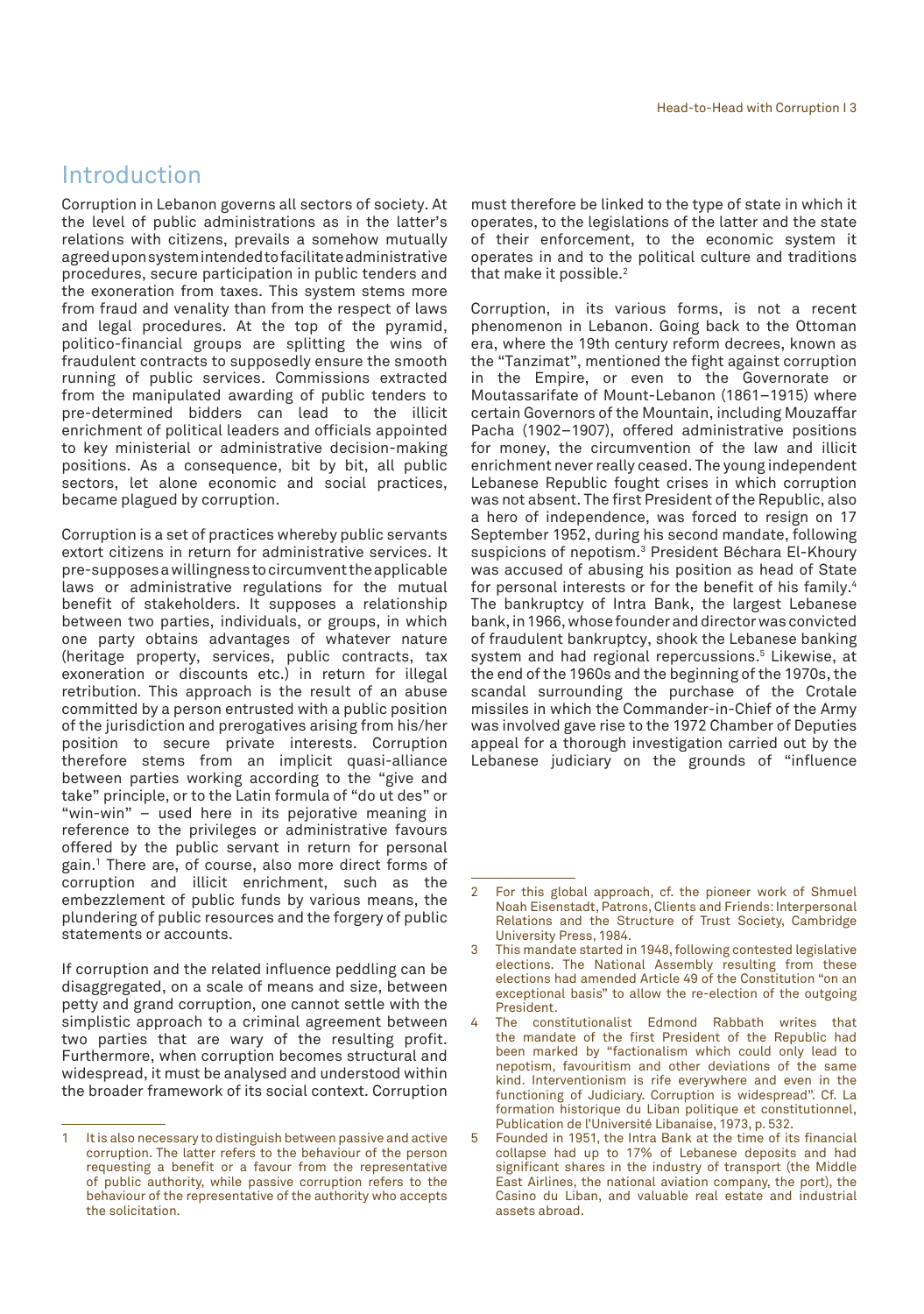peddling and illicit brokering".6 Apart from a reformist and relatively virtuous period during the tenure of President Fouad Chehab (1958–1964), corruption continued to thrive. After the Lebanese war in 1975 and with the beginning of a new era after the signing of the National Accord, known as the Taif Agreement (1989), corruption took new forms and greater dimensions.

#### Sectarianism, Clientelism and Corruption

Corruption is mainly associated with the sectarian system which has prevailed in Lebanon since the proclamation of the state in 1920. The distribution of administrative positions and that of the most important political offices proportionately to the religious denominations, however stipulated on a transitional basis by Article 95 of the Constitution, filtered into political traditions. The constitutional reform The constitutional introduced by the Taif Agreement had foreseen the end of sectarianism, particularly the unsectarian national<br>representation and the establishment of a representation and the establishment of a representative Senate reflecting the country's "religious denominations". This set of measures was stillborn, except in terms of deconfessionalising public service positions, apart from the so-called "first-category" or senior civil servants.

The interwoven sectarian and political systems eventually led to a quasi-monopoly of national and regional representation by the confessional groups and political parties. Constituencies or electoral districts, municipalities, parliamentary seats, and ministerial positions have been the privilege of the same political families since Lebanon's inception. Parliamentary dynasties were established, based on a traditional power that they were able to renew through their proclaimed ability to defend their community against the dangers that lay in wait. A deeply rooted traditional power adjusting to the circumstances of the moment and shaping its legitimacy accordingly, largely explains, locally and nationally, this longevity. However, the services and favours expected by the voter, often in the form of financial incentives or food rewards, perpetuate the elected/voter relationship. The material motivation behind the voting behaviour therefore intertwines with the civic duty to vote. This way, local dignitaries and party leaders have, over time, for their benefit or that of their family, renewed and consolidated the "za'im/ zilm" or "boss/client" relation which continues to weigh over the Lebanese national life. This patronage relationship, inherited from the traditional system of rural feudalism and then extended to urban elites, served as a common leverage used to politically interfere in bureaucratic procedures and a means to influence decisions.7

In the last few decades there has been a constant increase in the number of deputies having exercised liberal professions or originating professionally from the business world. However, this change in political profiles did not constitute a break with the traditional way of functioning of the Chamber of Deputies, nor was it reflected, strictly speaking, in a modernisation of the role of parliament. The newcomers have in fact been integrated into the traditional sectarian representation: either through their appointment by the region's dignitary who include them on their electoral list in return for their financial contribution to the campaign, or through an electoral campaign, led at their own expense to gain the seat reserved for their community. These reflections on the mode of reproduction of the sectarian system endorse state reliance on political figures whose sectarian legitimacy is reaffirmed at each election.

All the more, political leaders guarantee their permanent access to the state bureaucracy to plead the causes and demands of their clients and supporters, even more easily as they exert pressure to appoint officials who are devoted to them.8 Remarkably though, these behaviours, akin to nepotism, prove that the parties and the militias stemming from the war have succeeded, with astonishing ease, in following the same patterns of political action and mediation between their constituents and government administration that were practiced by the traditional and quasi-feudal leaders whom they fought and replaced.<sup>9</sup>

With the end of the civil war in 1990, political clientelism regained momentum. The Taif Agreement enabled the "warlords", included in the General Amnesty Law of 1991, to participate in the "post-war" cabinets as well as in the material reconstruction of a country

<sup>6</sup> A contract for the purchase of Crotale anti-aircraft missiles had been signed by mutual agreement between Lebanon and the French Company for a sum of 66 million francs. This contract, which was terminated in 1972, had given rise to important commissions for the commander-in-chief of the Lebanese Army and other intermediaries. The Lebanese Court of Justice had, on 15 January 1974, sentenced the main actors of this case, including the commander-in-chief of the army, to prison and inflicted on them substantial fines.

Many political scientists specialising in Lebanon and the Middle East have emphasised the fact that political life revolves around this political couple. "In contemporary Lebanon, the za'im is an informal group leader whose followers support him on the basis of personal loyalty and personal rewards", in James A. Bill et Carl Leiden, Politics in the Middle East, Little, Brown & Co., 1974, p. 88.

Arnold Hottinger rightly said about the za'im who became a deputy: "For the government he is necessary because 'his' people trust their za'im, which makes it possible to reach the people through him and to obtain commitments from the group via his person". In "Zuama in Historical Perspective", in Leonard Binder (ed.), Politics in Lebanon, John Whiley & Sons, 1966, p. 91.

The new leaders trained as part of the militias of the war built a za'ama based on family and traditional solidarity and ideologies of war. They were able to create, according to the formula of James A. Bill and Carl Leiden, "a pattern of family tenacity and ideological malleability", op. cit., p. 89.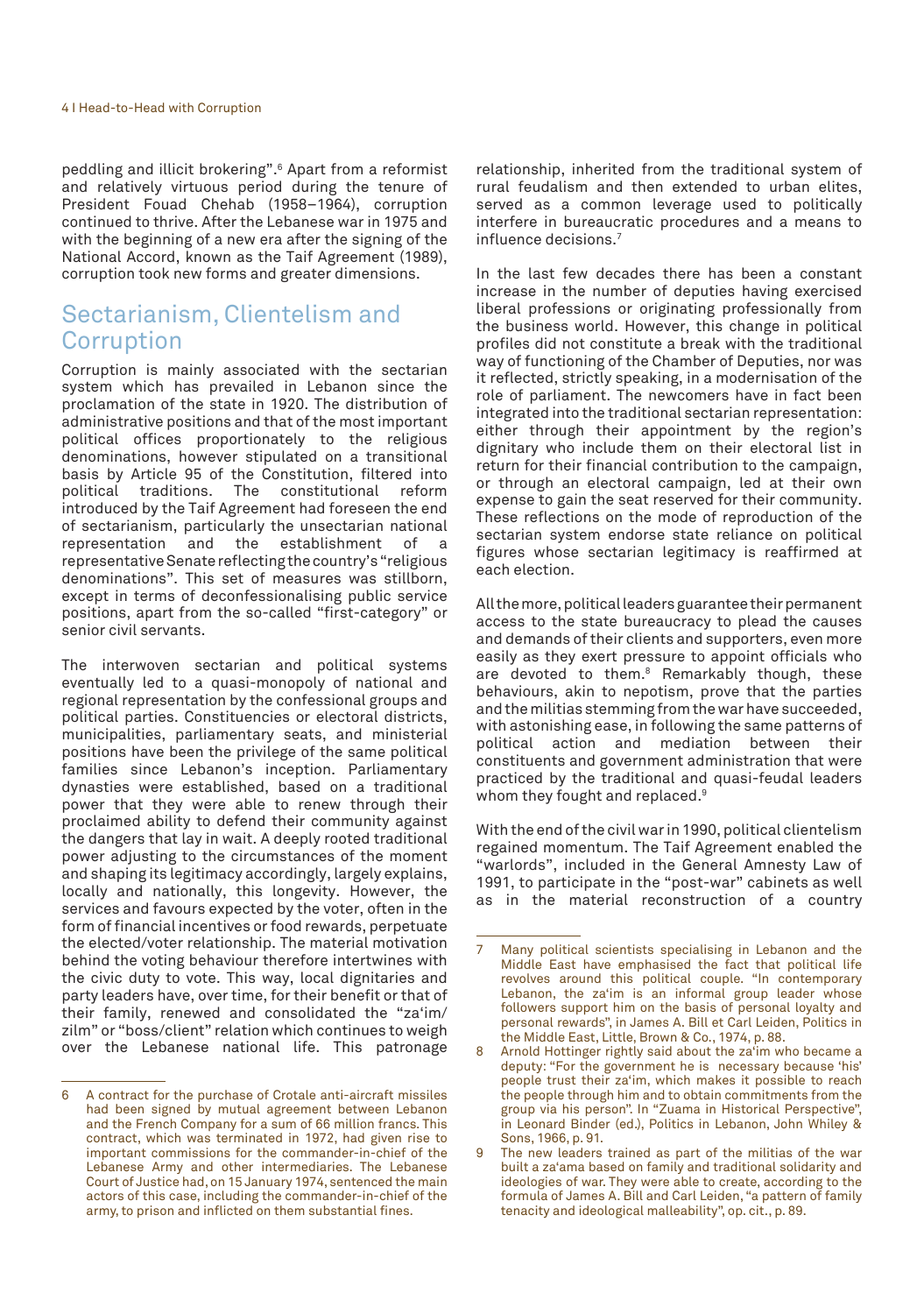devastated by 15 years of conflict. Elevated to the rank of leaders, the "warlords" have also become entrepreneurs in a corrupt and uncontrolled economic atmosphere. They have also become the preeminent actors in a political life "that regained momentum" after the National Reconciliation Accord signed in Taif. From then on, a rather strange team set in, and continues to this day; entrepreneurs (mainly from the country's capital) rebuilding the metropolis, and militias reforming the political system would join efforts to plunder the country's wealth. A sectarianpolitical-economic oligarchic system, protected by the Syrian regime established in Lebanon until 2005 and backed by armed groups – some of which have retained and even increased their arsenal, such as the Hezbollah party – would impose a distribution of benefits and advantages within the post-war ruling class. Banking scandals, such as those of Bank Al-Madina<sup>10</sup> and the Lebanese Canadian Bank,<sup>11</sup> have underscored the entanglement of the Lebanese banking system and political authority with Syrian intelligence officials. This regime of organised political arrangement, benefits-sharing and misappropriated public funds has led the country to its bankruptcy. Corruption was its driving force. Within a few years, Lebanon switched from a corruption perpetrated by rent-seeking public servants or parliamentarians to a cartelised corruption carried out at the top of the state between the leaders of political groups who actively divide the state revenues among themselves.

While corruption may have been a cyclical phenomenon, this has no longer been the case since the ultra-liberal wave that accompanied the "reconstruction" strategy of Lebanon. From that point on, towards the mid-1990s, with the then unusually titanic contracts and the ruling cartel of ex-combatants and militias, things have changed. The state was taken hostage. A power-seeking militia culture sought to secure its interests and material benefits while running the country's political balances. Corruption has since been intimately linked to the functioning of the state. It is not occasional but structurally functional since it is the mode of governance of the Lebanese political system. Lebanon is thus governed today by an "extractive oligarchy", a leading group united in its sharing of the rent extorted from the state. On this occasion, the corruptive system did not hesitate, using the de facto forces that exercise control over certain regions, more assuredly than the Lebanese Army or the Internal Security Forces, to resort to a subtle violence to protect its interests.

The period starting with the end of the war and the reconstruction of the country generalised the use of corruption and nurtured it even more depending on the ties of influence, kinship, and interest. Above all, it made Lebanon a "private state", a "patrimonial state" (Max Weber) where a politico-militia class disposed of the country's assets and resources. A culture of corruption and plunder has become the rule of the game and the Lebanese state seen as a mine to be exploited or a booty to be looted. The state, through the political class, will also have become a predator of the resources of its own citizens, as has become evident in the wake of the collapse of the Lebanese banking system.

The political and social protest that took shape in October 2019, the might of which amplified after the Beirut port blast of 4 August 2020, brought to its height the people's admonition of the state's ineptitude and culpable and criminal negligence in the management of the country.

#### State Weaknesses and Corruption

The sectarian system is not the only causal factor of corruption: it must also be understood in line with the weakness of the Lebanese state, a feeble or fragile state in terms of authority and capacity to impose its decisions, to measure the societal environment which carries and feeds corruption. Under the sectarian regime, the state's dependence vis-à-vis political or even religious groups that defend the interests and rights of communities is a sign of its fragility. The state has become more permeable to pressures and solicitations of all kinds to prioritise sectarian rights or at least of those who claim to represent them, while neglecting the defence of common good and general interest.

This diminished concern for public interest and its precedence over all other interests, therefore, makes it possible to understand how confessions split the herecalled "zones of bureaucratic influence" in the state among themselves.<sup>12</sup> It is as if the parties which govern Lebanon had carved out "fiefdoms" in the state bureaucracy, as in feudal times. General directors and officials of allegiance identified with a particular leader or community party consider themselves the appointed managers of specific ministries or national funds for the return of the displaced, regional development, and reconstruction in Lebanon. This bureaucratic and political division opens the way to control the state's sources of income and establishes, for the benefit of

<sup>10</sup> The bankruptcy of Al-Madina bank in 2003 unmasks a prime political and financial scandal that has never been fully elucidated in which the head of the Syrian military intelligence in Lebanon, Rustom Ghazale, his brothers and Lebanese parties accused of money laundering and trafficking were involved. This scandal, according to the daily L'Orient-Le Jour on 27 April 2015, "embodies the widespread corruption of the politico-military apparatus at the time".

<sup>11</sup> Accused in February 2011 by the American authorities of money laundering in connection with drug trafficking between South America, West Africa and the Middle East as well as of financing Hezbollah, this bank, which is no longer operational, merged in September of the same year with a local bank. It paid a significant fine in return for the termination of the proceedings initiated against it by the US Treasury.

<sup>12</sup> Michael C. Hudson, "Lebanon After Tai'f: Another Reform Opportunity Lost?", Arab Studies Quarterly 21(1), 1999, pp.  $27 - 40.$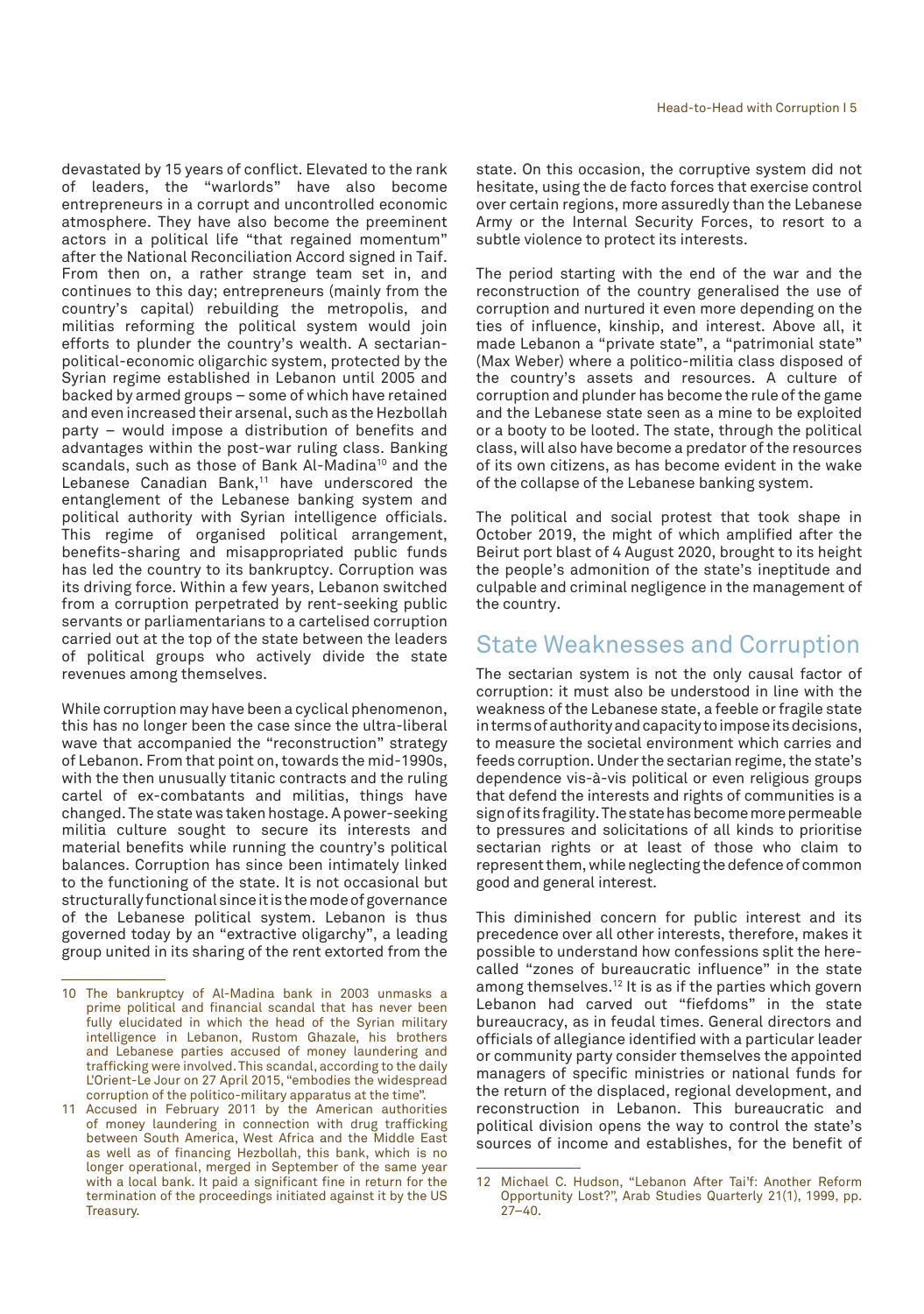the ruling coalition, spaces of influence that support ambiguous administrative recruitment and the distribution of favours and advantages to supporters and sympathisers.13 This trend has recently worsened with wrangling over the formation of governments, the appointment of ministers to posts that would be exclusively reserved for a particular community. The most significant ministries from the point of view of their budget, the services they could provide, the power they would concentrate or the international aid from which they would likely benefit, are thus the object of sordid bargaining and distribution. This political environment is opaque and favourable to all kinds of corruption. It is bureaucratic state clientelism.

The Central State is therefore a "shared state" in which sectarianism operates to distribute posts and dispense illicit favours and services for the benefit of clients that one seeks to attach. On the eve of the last legislative elections in May 2018 and in seemingly perfect intercommunity agreement, nearly 15,000 public servants were appointed despite the freeze on appointments decided by the Council of Ministers.<sup>14</sup> This massive, illegal "entryism", motivated by the purchase of electoral favours, has overburdened an already bloated civil service.

Another weakness that fuels corruption is that of the ineffectiveness of the rule of law. Managed as it is, divided among confessions, torn by internal conflicts of interest, the Lebanese state, in the absence of national unity, proves powerless to enforce the rights it is entitled to. Its weakness lies not in the absence of laws but in the absence of the will to enforce them. Its inability to fight corruption is matched by the impunity of the overwhelming majority of those who circumvent the law. The implementation of the National Anti-Corruption Strategy is still pending the formation of the National Anti-Corruption Commission. The reform of the judiciary remains on hold pending the nomination of judges capable of passing judgements that would sanction financial embezzlement, influence peddling, administrative corruption, illegal perception of fees for intermediation or brokerage services, false declarations or forged official documents.

Within the framework of the effective implementation of justice reform plans, the modernisation of the laws, the control by the Civil Service Board of the practices of public officials, the fight against absenteeism or the appointment to fictitious jobs or, finally, the simple implementation of the enforced legislation, things appear to be linked between the possibilities offered by the law and the hurdles to its application imposed by a ruling elite who fears for its interests and future.

The ineffectiveness of a state that cannot enforce its sovereignty and control its porous borders, open to smuggling and trafficking, aggravates the squandering of public money, which reinforces the idea of a "plundered", "pillaged" state. For instance, more than 100 border crossing points through which contraband passes to Syria are widely known. Despite incessant calls, their closure by the armed or security forces has remained unfulfilled.15

Focusing on the administration to explain the causes of corruption, one cannot ignore that in the private sector, and in business relations, fraudulent practices are much the same as in public service. The impact cannot be diminished because private sector fraud often is done to the detriment of the state, which ends up deprived of due fiscal revenues.

Finally, when the state does not meet the most basic expectations of its citizens and does not provide them with the minimum daily services (namely water, electricity, waste management, health, purchasing power, stability of the national currency etc.), it is called into question for any minor failure. Ineffectiveness, negligence, and inefficiency become aggravating factors that feed corrupt behaviours and undermine the image, influence, and authority of the state. Citizens circumvent it, disregard it and act as if it no longer exists. If the state is neither visible nor palpable, if it no longer has control over its citizens, if it no longer inspires fear or respect, then anything is allowed, and corruption becomes the only way to achieve one's ends and interests. Often used in common expressions: "there is no state" (ma fi dawleh) or "where is the state?" (wayn al-dawleh?), this observation and this questioning underscore the loss of confidence in political authority and justify, in the eyes of distraught citizens, the behaviours which tend to overrun the state, deceive it, or circumvent it by fraud and any other illicit means. The state, unable to avail itself of its services or its achievements, loses the confidence of its citizens and loses its raison d'être, and even more its legitimacy. It tends to become a "delegitimised state".

<sup>13</sup> This drift was predictable. It was enshrined in the Taif Agreement which, through the distribution of powers to which it proceeds, ends up transforming the various political institutions into their sectarian "fiefdoms". "In 1989 in Taif, confessionalism dictated the remodelling of the institutions. Those institutions have become nothing more than pawns of a confessional structure. In Taif, the representatives of the communities carried out constitutional reforms as if they were lords redistributing their fiefs". In The Document of National Understanding: A Commentary, Joseph Maïla, Centre for Lebanese Studies, Oxford, 1992, pp. 57–58.

<sup>14</sup> Sunniva Rose, "15,000 government employees hired illegally: New government under strain from accusations over past hiring and financial management", The National, 28 February 2019. Available at: https://www.thenationalnews.com/world/ mena/lebanese-mps-15-000-government-employeeshired-illegally-1.831701.

<sup>15</sup> Anne-Marie El-Hage, « La lutte contre la contrebande, entre poudre aux yeux et casse-tête », L'Orient-Le Jour, 29 May 2020. Available at: https://www.lorientlejour.com/ article/1219771/la-lutte-contre-la-contrebande-entrepoudre-aux-yeux-et-casse-tete.html.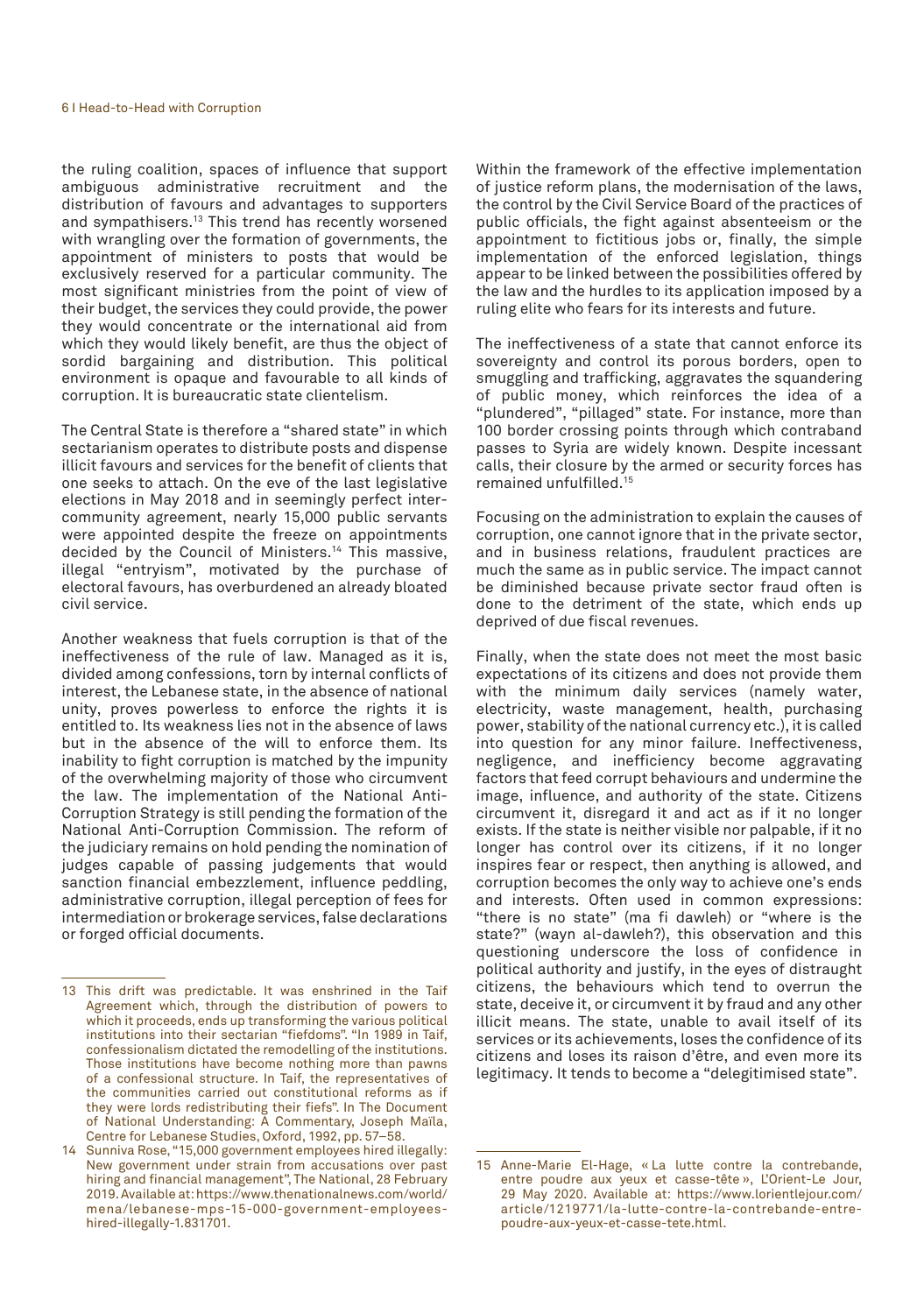## Corruption and Political Culture

The impact of corruption and its consequences on governance in Lebanon leads to question its origins and depths. The analysis of corruption cannot be reduced to a typology of fraudulent practices or to a simple administrative drift. The roots of corruption run deeper. They are linked to a deeply entrenched political culture which has contributed to making it an accepted or, in any case, tolerated practice in the relations between the citizen and his state. The weakness of the state, its inability to provide legitimate service to its citizens, the disorganisation of administrative work, its slowness or bureaucratic complications make "petty" corruption a practical and agreed-upon shortcut which for example almost obligatorily accompanies an administrative formality. This practice is a fact of everyday life. Corrupt and corruptive behaviour becomes a trivialised fact, accepted, and understood by citizens who use it, without too much thought, such as an administrative accelerator.

Another ethically unacceptable phenomenon of corruption is the plundering of public property, particularly maritime property or national heritage. More particularly, and on a recurring basis, the fraudulent awarding of public contracts, the rigging of the terms for accessing calls to tenders, the custommade commissioning of the latter to beneficiaries chosen in advance, have become a considerable source of illicit enrichment. However, while rumours circulate on the conditions of these auctions, they have not yet given rise to formal indictments. The impunity enjoyed by the beneficiaries of corrupt operations is deeply linked to this, fortunately less and less tolerated, trivialisation of illicit and fraudulent practices.

There is no Lebanese specificity of corruption as if it belongs to the intrinsic personality of the Lebanese people. Corrupt practices and behaviours associated with fraudulent operations are the result of social behaviours that are built and then, in the absence of legal proceedings and penal sanctions, reproduced. Corruption is therefore not an irreversible social phenomenon. Its resilience depends on the prevailing impunity and the absence of a strategy to warn of its danger to national solidarity, public morality, and the financial resources of the state. If nothing is done to eradicate corruptive behaviour through civic education at all ages, it will continue. The eradication of corruption will depend on the inculcation of civic values, interest in the common good and transparency in the accounts and practices of both the state and the private sector.

In sum, the repudiation of civic virtues and public morality that led to the proliferation of corrupt behaviours is the citizens' response to the absence of an effective and efficient state. Countering corruption will therefore require the values of servant leadership, good citizenship, equality, and collective solidarity to prevail in order to reclaim the common good.

### Recommendations

The fight against corruption derives its methods and resources from several fields of activity. It is nevertheless obvious that in the absence of political will, the system of corruption which has become a system of State management and a tool for preserving the interests of the ruling class cannot be effectively overthrown.

The suggestions below outline some avenues for remedying the current situation.

At the legal and administrative levels:

- $\blacksquare$  Use all means to implement the seven objectives of the National Anti-Corruption Strategy of 12 May 2020;
- Strengthen financial expertise within the Lebanese judiciary and push for the appointment of judges trained in the investigation of corruption cases, within the framework of an expected reform of the judicial system;
- Strengthen the role and the mechanisms made available to the Civil Service Board;
- $\blacksquare$  Use all the means offered by international law to track the fraudulent evasion of illicitly constituted capital and the recovery of stolen funds and illgotten goods;
- Promote, in the fight against corruption in the private sector, the use of forensic audit to verify the compliance of companies with the principles and regulations of sound governance.

At the political level:

- $\blacksquare$  Reform the political system by reviewing the electoral law, allowing young people over 18 to participate in the election of their representatives, ensuring female representation and enabling the transition to a national non-sectarian representation system;
- $\blacksquare$  Put in place a broad administrative decentralisation allowing citizens to oversee the development of their region and to control public expenditure

At the level of political culture:

- $\blacksquare$  Establish a strategy for promoting the values of civic citizenship in relation to the fight against corruption;
- $\blacksquare$  Develop awareness-raising programmes for schools and higher education and sensitise people on the values of citizenship and the consequences of corruptive practices;
- **n** Involve all civil society actors, in particular youth associations and women's associations, supporting them to lead the way for the emergence of a new civic engagement in Lebanon.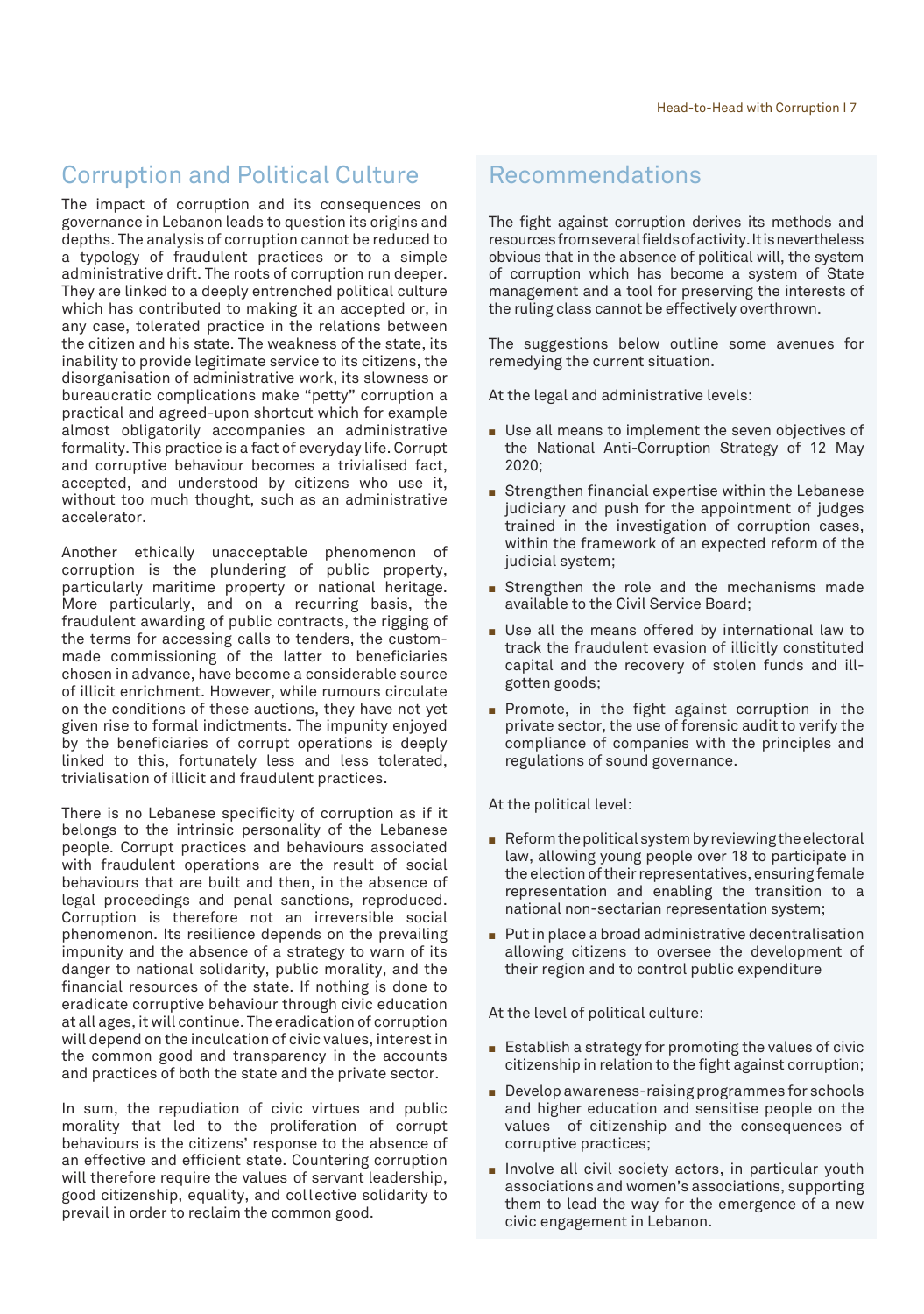#### ABOUT DEMOCRACY REPORTING INTERNATIONAL

Democracy Reporting International (DRI) is a nonpartisan, independent, not-for-profit organisation registered in Berlin, Germany. DRI promotes political participation of citizens, accountability of state bodies and the development of democratic institutions world-wide. DRI helps find local ways of promoting the universal right of citizens to participate in the political life of their country, as enshrined in the Universal Declaration of Human Rights and the International Covenant on Civil and Political Rights.

#### http://www.democracy-reporting.org

Since 2016, DRI Lebanon has worked with civil society and government at local and national levels to reinforce effective governance of public services and advocate for reforming the decentralisation framework in line with transparent and accountable governance principles.

This publication was produced with the assistance of the German Federal Foreign Office within the framework of DRI's project "Supporting Decentralisation: Accountable, Inclusive and Effective Governance in Lebanon – Phase III". The contents of this publication are the sole responsibility of of its author and do not necessarily reflect the views of the German Federal Foreign Office or DRI.